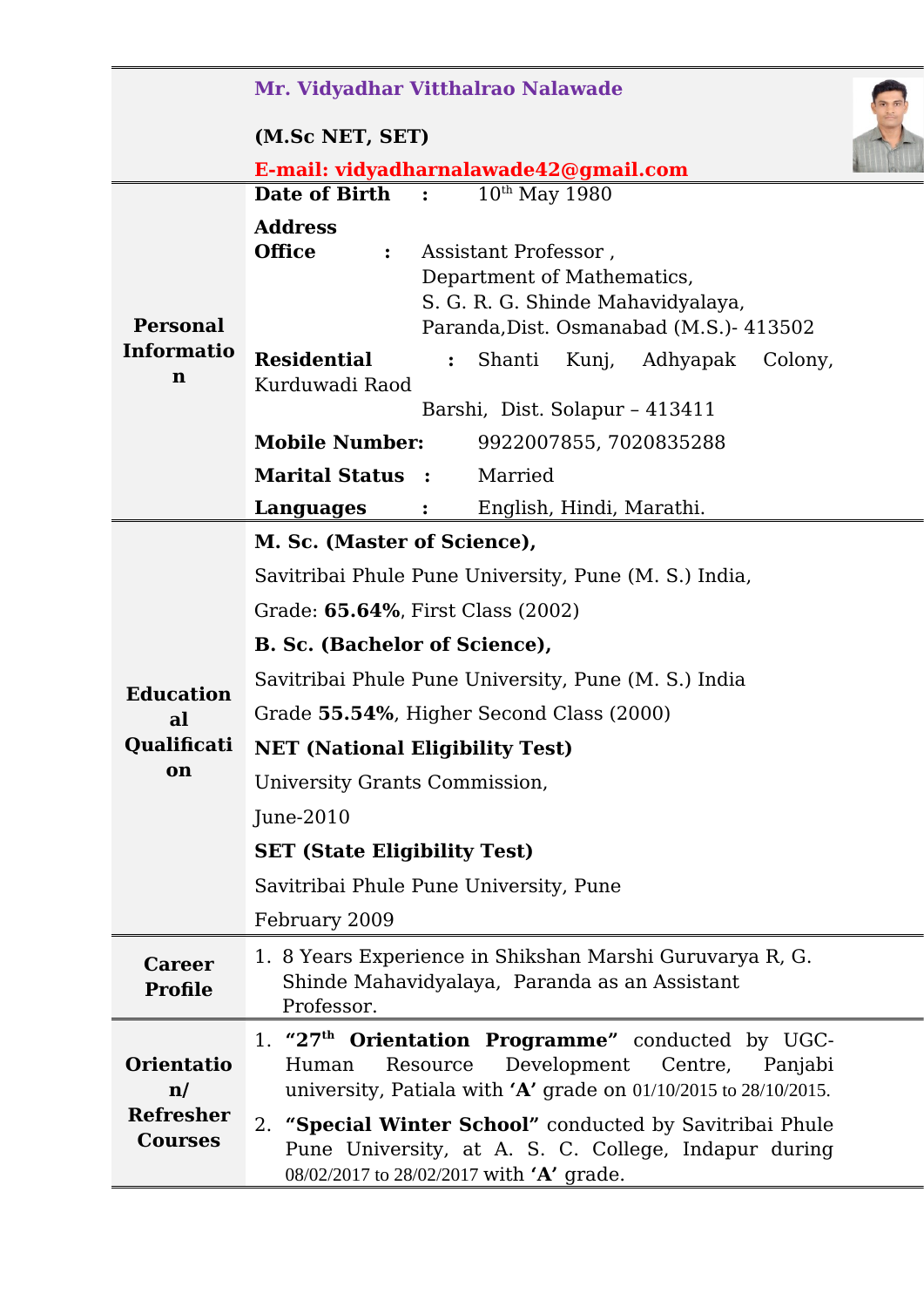| <b>Research</b><br><b>Publicatio</b><br>ns | 1. Dolhare U. P., Nalawade V. V.: Common Fixed Point<br>Theorems in Partially Ordered Metric Spaces. American<br>International Journal of Research in Science, Technology,<br>Engineering and Mathematics, 23(1), 45-51, 2018.                      |  |  |  |  |
|--------------------------------------------|-----------------------------------------------------------------------------------------------------------------------------------------------------------------------------------------------------------------------------------------------------|--|--|--|--|
|                                            | 2. Dolhare U. P., Nalawade V. V.: Fixed points in<br>Mathematics. Journal of Applied<br>Science<br>and<br>Computations, 6(3), 2221-2236, 2019.                                                                                                      |  |  |  |  |
|                                            | 3. Dolhare U. P., Nalawade V. V.: Some Common Fixed Point<br>Theorems in Probabilistic Metric Space Using Contractive<br>Condition of Integral Type. Journalnof the Ramanujan<br>Mathematical Society, 34(1), 81-95, 2019.                          |  |  |  |  |
|                                            | 4. Dolhare U. P., Nalawade V. V.: Fixed point theorems in<br>digital images and applications to fractal image<br>compression. Asian Journal of Mathematics and Computer<br>Research, 25(1), 18-37, 2018.                                            |  |  |  |  |
|                                            | 5. Dolhare U. P., Nalawade V. V.: Generalizations of Banach<br>Contraction Mapping Principle. American International<br>Journal of Research in Science, Technology, Engineering<br>and Mathematics, 26(1), 98-106, 2019.                            |  |  |  |  |
|                                            | 6. Nalawade V. V., Dolhare U. P.: A fixed point theorem<br>characterizing metric completeness. International Journal<br>of Research and Analytical Reviews, 5(2), 1896-1904,<br>2018.                                                               |  |  |  |  |
|                                            | 7. Nalawade V. V., Dolhare U. P.: Another Kannan version of<br>Suzuki xed point theorem. International journal of<br>Mathematics trends and technology, 36(2), 111-115,<br>2016.                                                                    |  |  |  |  |
|                                            | 8. Nalawade V. V., Dolhare U. P.: Fixed points and<br>mappings. International journal of Mathematics trends<br>and technology, 32(5), 322-329, 2017.                                                                                                |  |  |  |  |
|                                            | 9. Nalawade V. V., Dolhare U. P.: Generalization of Banach<br>contraction mapping principle and fixed point theorem by<br>altering distances between the points. International<br>journal of research and analytical reviews, 4(3), 19-26,<br>2017. |  |  |  |  |
|                                            | 10. Nalawade V. V., Dolhare U. P.: Importance of fixed<br>points in Mathematics: A survey. International Journal of<br>Applied and Pure Science and Agriculture, 2(12), 131-<br>140, 2016.                                                          |  |  |  |  |
|                                            | Nalawade V. V., Dolhare U. P.: Some Fixed Point<br>11.<br>Theorems Using Semi Continuous Function. International<br>Journal of Mathematical Sciences and Engineering<br>Applications, 2(2), 85-97, 2017.                                            |  |  |  |  |
|                                            | Nalawade V. V., Dolhare U. P.: Some Fixed Point<br>12.<br>Theorems. International Journal of Engineering Research<br>and Applications, 7(7), 51-56, 2017.                                                                                           |  |  |  |  |